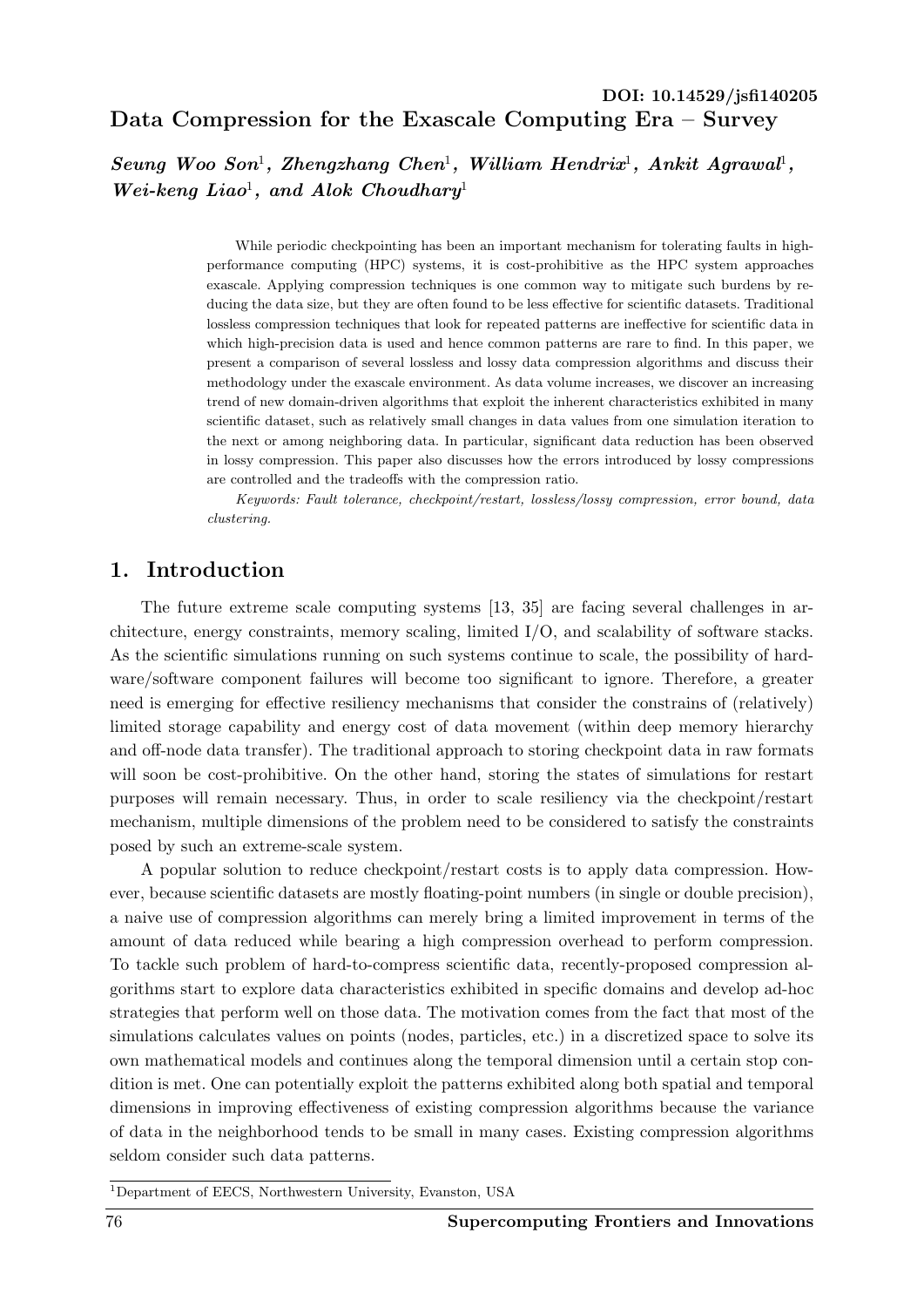Lossy compressions [11, 15] often produce better compression ratios than the lossless counterpart, but the error rates are not easy to bound, and, in large scale simulations, unbounded error could introduce significant deviation from the actual values, leading to impact the outcome of the simulation. In other words, lossy compressions could make compressed data useless. Lossy compression on checkpointing implies several challenges for large-scale simulations, e.g., guaranteeing point-wise error bounds defined by the user, reducing a sufficiently large amount of storage space, performing compression in-situ (to reduce data movement), and taking advantages of data reduction by potentially being able to use locally-available non-volatile storage devices. In this paper, we survey a set of compression techniques and discuss whether they can achieve the above goals. We also describe ideas of making use of machine learning techniques to discover temporal change patterns, designing a data representation mechanism to capture the relative changes, and solutions to meet the user request on tolerable error bound.

We anticipate that checkpointing will continue to be a crucial component of resiliency and lossy compressions will become an acceptable method to reduce the data size at the runtime. The critical point is whether the data can be significantly reduced given a controlled error bound. Such an error tolerance will be specified by the user as an input parameter. For example, a user can indicate that maximum tolerable error per point of 0.1%, and lossy compression algorithms must guarantee that bound. Overall, applying data compression at runtime for checkpointing will become appealing to large-scale scientific simulations on future high-performance computing systems, as it can reduce storage space as well as save the energy resulted from data movement.

The remainder of this paper is organized as follows. The discussion of lossless compression algorithms for traditional checkpointing mechanisms is described in Section 2. Section 3 presents several studies to apply lossy compression algorithms on scientific applications. Finally, we conclude the paper in Section 4.

## 2. Lossless Compression

Compression has two advantages. At first, it can reduce the space required to store the data. Secondly, it can improve I/O bandwidth (disk or network communication), as the time spent on data checkpointing is reduced. However, compression comes with the CPU and memory overhead to compress and decompress the data. Thus, the effectiveness of applying data compression is determined by the achievable compression ratio of the selected compression algorithm and the time to compress the data. The future exascale systems are expected to exhibit a trend that the data movement among memory hierarchies and off-node data transfer will become relatively expensive in terms of time and energy, compared to the ever-increasing compute power. If the selected compression algorithm can produce a reasonable compression ratio, the benefit of applying data compression shall become more significant for the scientific applications running on those systems.

When it comes to compression, scientists often face the dilemma of choosing lossless compression and lossy compression. The former preserves data fidelity but can be slow and produce a poor compression ratio, whereas the latter introduces a cumbersome validation process on the approximated data. In this section, we first compare several existing lossless compression methods and their effectiveness when applied on the scientific datasets.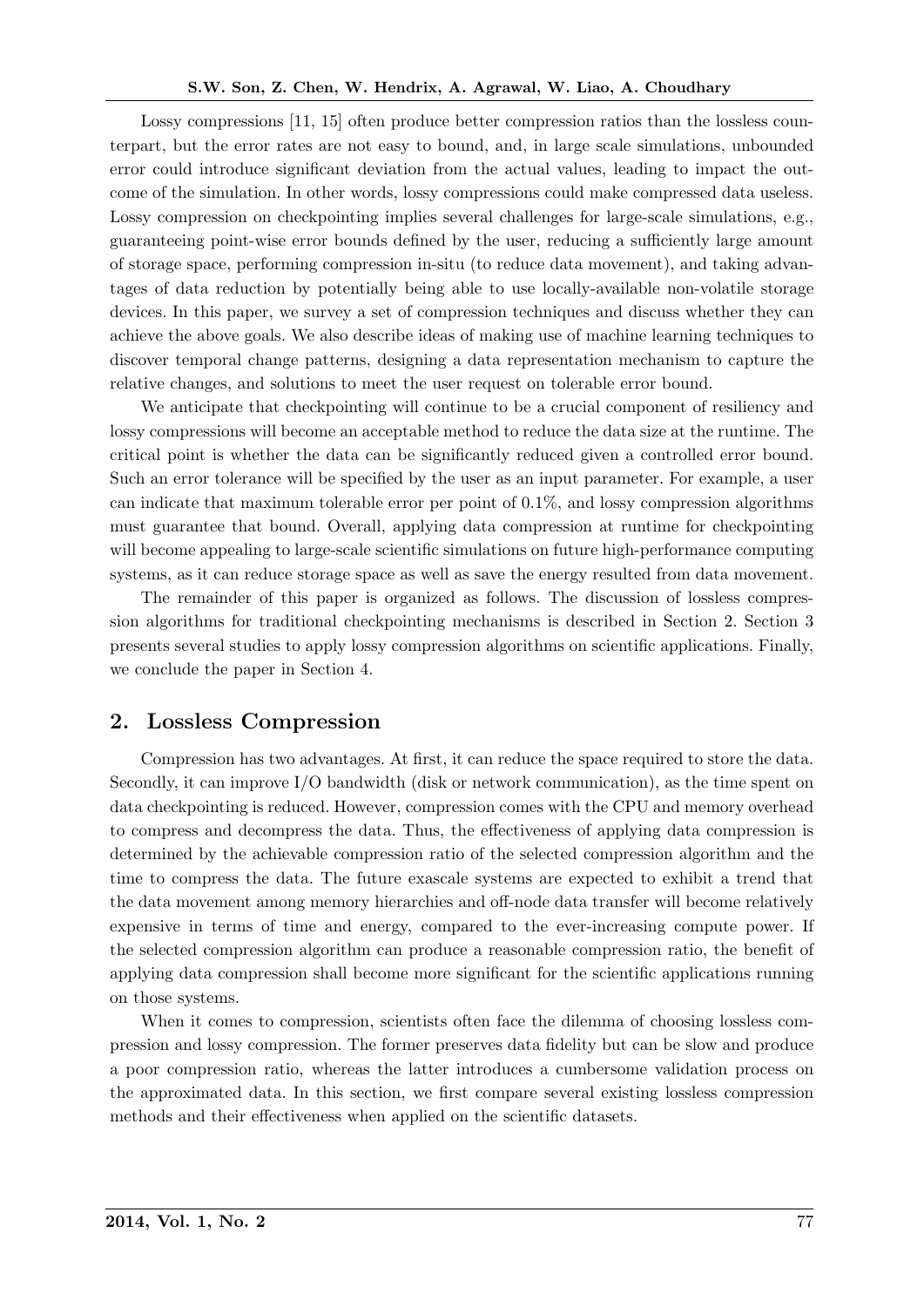#### 2.1. Integration within Checkpointing Framework

Welton *et al.* [36] have integrated and evaluated several lossless compression algorithms within the context of IOFSL, an I/O middleware. They evaluate their framework on using commonly-used compression algorithms on synthetic and real datasets. The experimental results show about 1.6x of compression ratio for the air/sea flex data from NCAR data archive. The framework could potentially serve as a baseline I/O utility for HPC systems; however, the algorithms they selected performed rather poorly on scientific data. Ibtesham et al. [17] also did a viability study that compares several lossless compression algorithms with the Berkeley Lab Checkpoint/Restart (BLCR) [14] framework. They essentially observed up to 2x compression ratio for several scientific datasets.

Islam et al. [18] present mcrEngine, a software framework that first merges compatible data in terms of data type (double, float, other) between checkpoint files and compresses the output of the merged data with an existing compression algorithm. The authors tested mcrEngine on five different codes that exhibited this type of compatibility between checkpoint files and compressed the checkpoint data by a factor of about 1.2. While this checkpoint-level similarity may not be applicable to every simulation code, the technique of combining this data before compression clearly improves compressibility.

Several high-level I/O libraries provide a compression capability in a transparent manner. HDF5 requires users to use chunking to create a compressed dataset. Currently HDF5 provides two predefined compression filters (zlib and szip). All other compression filters must be registered with HDF5 before they can be used [34]. ADIOS [27] also provides a similar compression capability as a data transformation mechanism in file-based I/O. ADIOS provides three common compression algorithms (zlib, gzip, and szip) as well as ISOBAR [30], which could potentially yield higher compression ratio on scientific datasets.

There are recent studies about exploiting compute power in SSDs to perform in-situ operations including compression. Active Flash by Boboila *et al.* [7] is such an example where the compression is performed within SSDs in the context of data analytic pipelines. Since their main objective is to determine feasibility of performing in-situ on SSDs, they also simply use existing lossless compression algorithm, LZO, on common HPC datasets: atmospheric and geosciences (NetCDF format) and bioinformatics (text format). Active Flash achieved about 1.96x of compression ratio for both datasets.

#### 2.2. Increasing Compressibility through Transformations

Bicer et al. [6] propose a novel compression algorithm for climate data, CC (climate compression), that takes advantage of the spatial and temporal locality inherent in climate data to accelerate the storage and retrieval of data. Their methodology uses an exclusive or (xor) of adjacent or consecutive data to reduce the entropy in the data, which is analogous to taking a difference or ratio in the sense that similar data values will neutralize to form easily compressed datasets.

Schendel et al. propose the ISOBAR [29, 30] framework where it first divides the data into compressible and incompressible segments before applying lossless compression to reduce data size. PRIMACY [31] and ALACRITY [19] applied similar data transformation methods on byte columns in order to identify compressible byte segments. We note that ISOBAR used FPC [8], a fast and effective lossless compression algorithm designed for double-precision floating point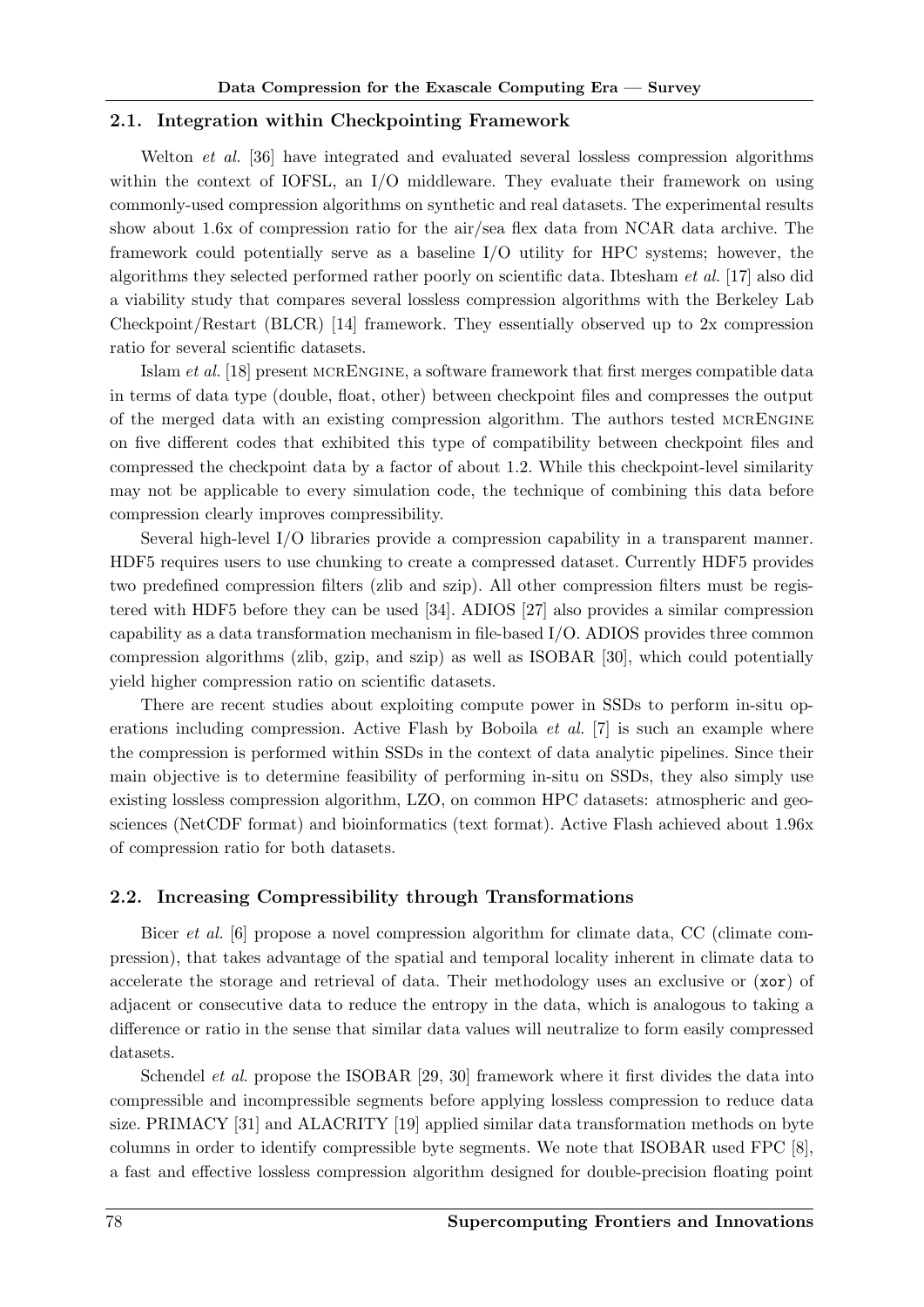| Scheme                  | Transformation<br>Applied                                                     | Algorithm                                                                                                                                                                                                                                                               | Compression<br>Ratio |
|-------------------------|-------------------------------------------------------------------------------|-------------------------------------------------------------------------------------------------------------------------------------------------------------------------------------------------------------------------------------------------------------------------|----------------------|
| FPC[8]                  | not used                                                                      | it first predicts values sequentially using two predic-<br>tors (FCM and DFCM), and subsequently selects the<br>closer predicted value to the actual. Lastly, it XORs<br>the selected predicted value with the actual value, and<br>leading-zero compresses the result. | $1.02x \sim 1.96x$   |
| $ISOBAR$ [30]           | divide<br>byte-columns into<br>compressible and<br>incompressibles            | apply zlib, bzlib2, (fpzip, FPC) on all compressible (af-<br>ter discarding noisy byte-columns). zlib is the main com-<br>pression algorithm; others are for comparison purposes                                                                                        | $1.12x \sim 1.48x$   |
| PRIMACY <sup>[31]</sup> | frequency based<br>permutation of ID<br>values                                | apply zlib on transformed data                                                                                                                                                                                                                                          | $1.13x \sim 2.16x$   |
| ALACRITY [19]           | split<br>floating-point<br>values into sign,<br>exponent, and<br>significands | unique-value encoding of the most significant bytes (as-<br>suming high-order bytes (sign and exponents) are easy<br>to compress); low-order bytes are compressed using ISO-<br>BAR.                                                                                    | $1.19x \sim 1.58x$   |
| CC[6]                   | XOR on $\Delta$ of<br>neighboring data<br>point in the same<br>iteration      | apply zero-filled run length encoding                                                                                                                                                                                                                                   | up to $2.13x$        |
| IOFSL [36]              | not used                                                                      | integration of LZO, bzip2, zlib within the I/O forward-<br>ing layer                                                                                                                                                                                                    | $\sim1.9x$           |
| Binary Masking [5]      | bit masking<br>(XOR)                                                          | apply zlib on bit masked data in order to partially de-<br>creases the entropy level                                                                                                                                                                                    | $1.11x \sim 1.33x$   |
| MCRENGINE [18]          | variable merging<br>in the same group                                         | apply parallel gzip on the merged variables across pro-<br>cesses                                                                                                                                                                                                       | up to $1.18x$        |

Table 1. Comparison of lossless compression schemes.

numbers. FPC first predicts values sequentially using predictors, and subsequently selects the closer predicted value to the actual. It then XORs the selected predicted value with the actual value such that more leading zeroes in the predicted values, which helps improve compression ratios.

Bautista-Gomez and Capello [5] propose an algorithm related to ISOBAR in that both are lossless compression algorithms that seek to identify low-entropy segments of floating-point data and compress them separately. Bautista-Gomez and Capello, however, transform the data by applying a bit masking (xor) to the original data in order to reduce its entropy before compression. They present results for a number of scientific datasets (GTC dataset in singleprecision and climate dataset in double-precision), achieving a maximum of around 40% data reduction.

#### 2.3. Comparison

Table 1 summarizes the comparison of lossless compression schemes surveyed in this paper. Since lossless algorithms do not incur any loss of information in the uncompressed data, we mainly compare the compression ratio achieved by each method. The compression ratio  $R$  for data D of size  $|D|$  reduced to size  $|D'|$  is denoted as:  $R = \frac{|D|}{|D'|}$  $\frac{|D|}{|D'|}$ . We note that scientific simulations use predominantly double-precision floating-point variables. Therefore, the compression ratio presented in Table 1 is for those only, though the algorithm can be applied to floating point numbers of different precision or other types of data. The main takeaway from Table 1 is that the data reduction by lossless compression is limited; the maximum achievable compression ratio is just above 2x, which is also possible after additional data transformation is applied. As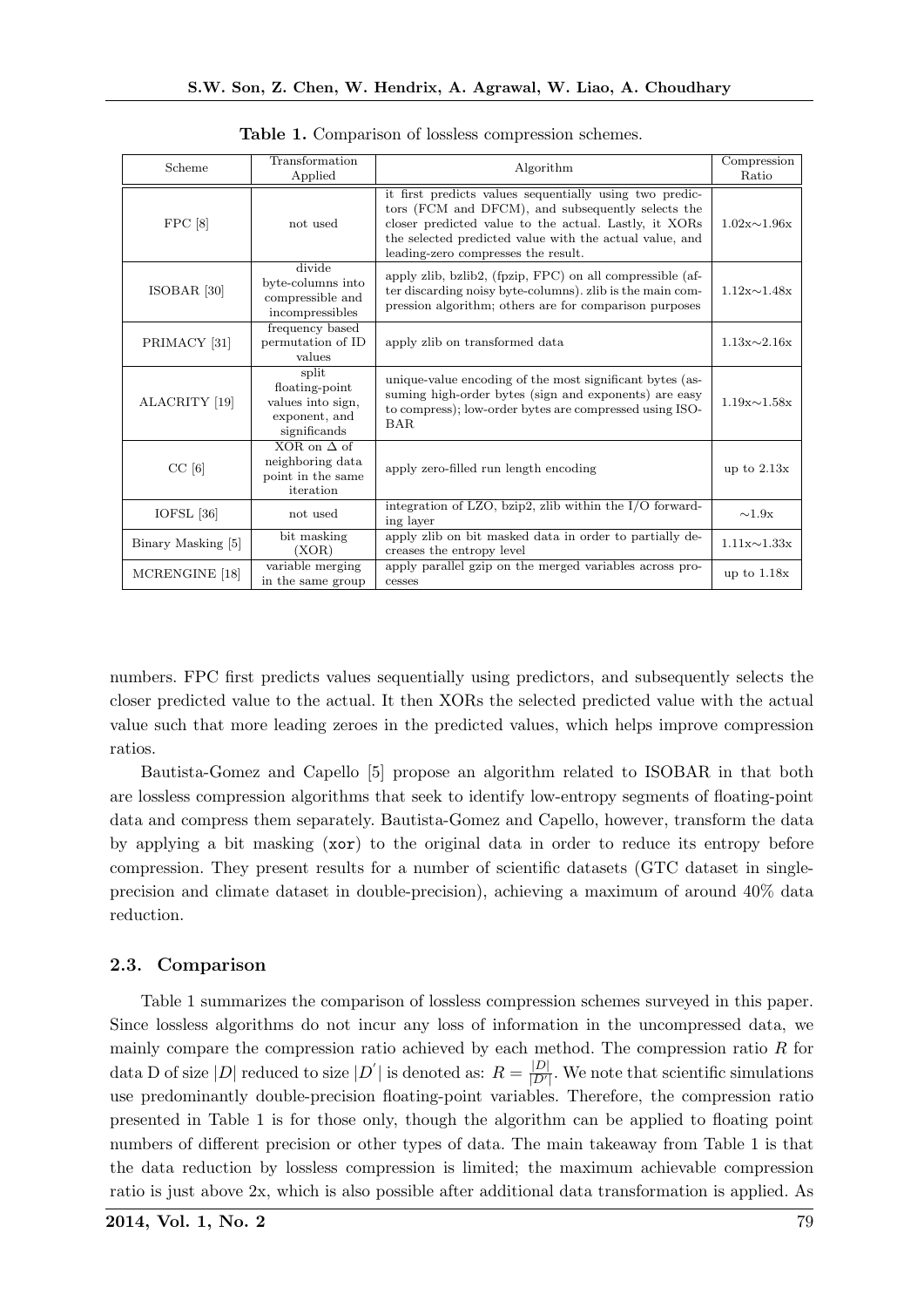described in the second column of Table 1, most compression algorithms apply some sort of data transformations in order to increase the effectiveness of data compression.

## 3. Lossy Compression

The intuition behind using lossy compression algorithms stems from the following three observations. First, scientific simulation data, like climate CMIP5 rlus data, are considered as one type of high entropy data [12, 28]. Such data often exhibits randomness without any distinct repetitive patterns in one single timestamp or iteration (see Figure 1 (a) or (b)). Thus, traditional lossless compression approaches, as described in Section 2, cannot achieve appreciable data reduction. Second, in many scientific applications, relative changes in data values are often not very significant either spatially (among neighboring data points) or temporally (from one simulation iteration to the next). As an example for this temporal similarity, more than  $80\%$ of climate rlus data remains unchanged or only change with a percentage less than  $0.1\%$  (see Figure 1 (c)). Third, unlike observational data, many scientific simulation codes can tolerate some error-bounded loss in their simulation data accuracy. Thus, *lossy* compression methods can offer some attractive features for data reduction.

The effectiveness of lossy compression however heavily depends on the domain knowledge to select the right compression algorithms, and it is very difficult to get compression beyond a small factor with desired accuracy, not to speak of guaranteeing that the compression error will be smaller than a certain error rate, preferably specified by a user. Figure 1(c) shows the change in data values between two iterations (checkpoints) instead of individual iteration because representing data in change ratio could minimize coding space during compression. For example, a checkpoint with 100 million data points where there are potentially 100 million changes. Two data points where one changes from 10 to 11 and the other from 100 to 110 have the identical relative changes, which can be represented as the same 10 percent change. Therefore, data points with the same change percentage can be indexed by one number. The idea of considering the data changes along temporal domain transforms the data where individual checkpoint seldom exhibits repeated patterns into a space where common patterns in change percentages are easier to find. To ensure the quality of reduced data, one challenge of this approach is to select a set of change values that can represent a large number of neighbors within a small radius, a tolerable error rate specified by the user. This will potentially address the challenge of lossy compression in maintaining the quality of compressed data, which will be discussed in later sections. Furthermore, simulation parameters are often calibrated using data that are themselves subject to measurement error or other inaccuracies. Therefore, very small deviations  $(< 1\%)$  in restart fidelity are unlikely to hurt normal scientific simulations as long as such deviations are bounded.

#### 3.1. Transformation Schemes

There are handful of prior works studied about applying lossy compression on scientific datasets. Lakshminarasimhan et al. [22] described ISABELA, a lossy compression technique based on applying B-splines to sorted data. By transforming the data, ISABELA was able to achieve high compression on data that was previously regarded as "incompressible," while losing minimal data fidelity ( $\geq 0.99$  correlation with original data). Lakshminarasimhan *et al.* did not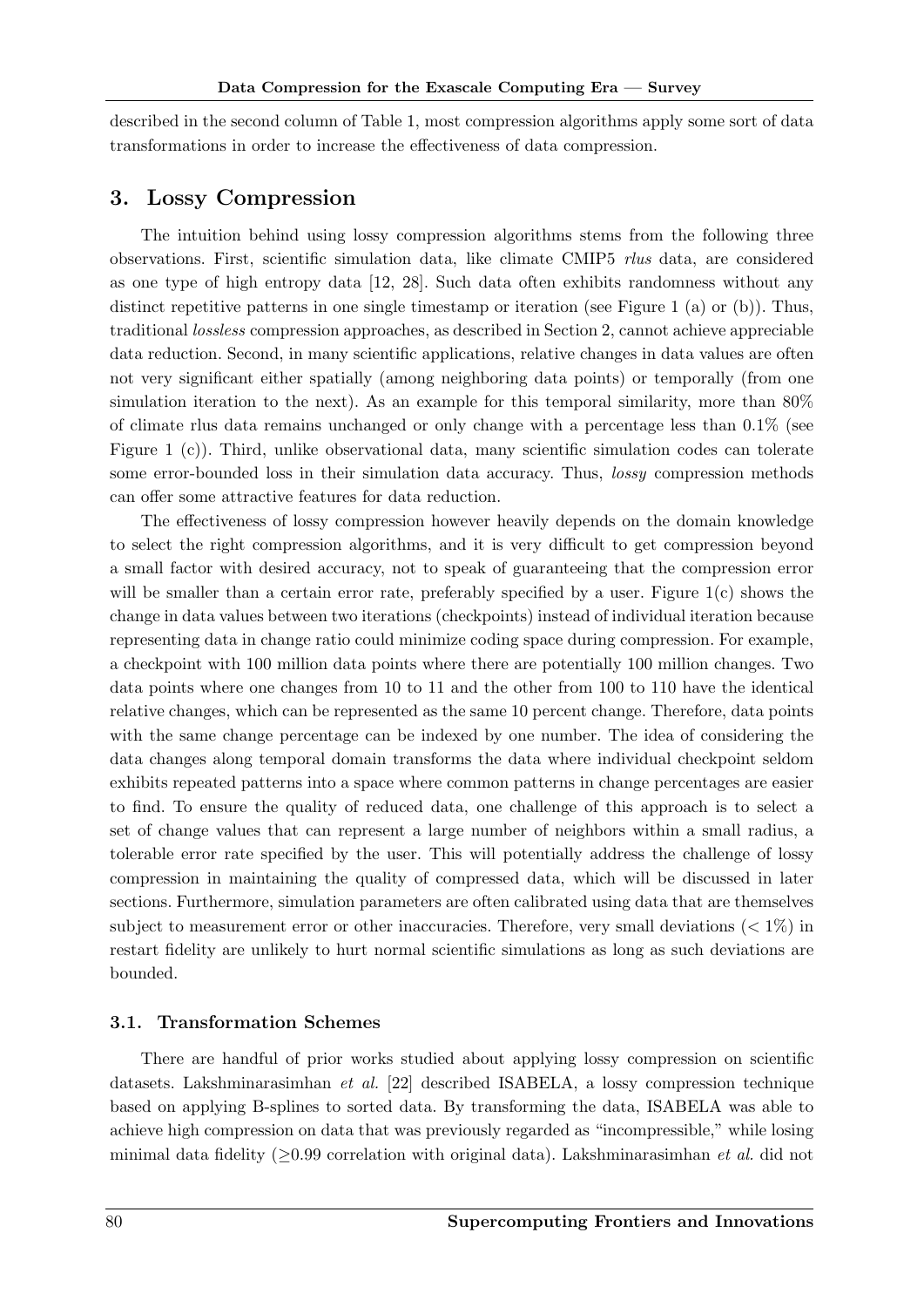

Figure 1. Data representation of *rlus*, a variable from the CMIP5 climate simulation dataset: (a) original data distribution at iteration 1. (b) original data distribution at iteration 2. (c) the changing percentage of data values between two iterations, and (d) compression ratio  $\left(\frac{\text{original size}}{\text{compressed size}}\right)$  for the clustering-based algorithm on the CMIP5 simulation datasets [33]. Out of the dozens variables available in CMIP5 [1], we randomly chose five, namely mrsos, *mrro, mc, rlds,* and *rlus*. The resolution for these data is 2.5° by 2°. *mc* is a monthly simulation data, while other four are daily data. We note that all approximated data point is within the user-specified error bound, which is 0.1%. The approximation precision used is 8 bits (or 1 byte). The parallel K-means clustering algorithm [3, 20, 25] is used on the temporal change ratios  $\Delta$ to get  $2^B - 1$  clusters, where B is the number of bits.

consider applying ISABELA to checkpoint data because they assume checkpoint data do not permit approximation.

As an another transformation approach, we have also studied a data transformation idea similar to video compression algorithms especially MPEG [24], which stores the differences between successive frames using temporal compression. Similar to MPEG's forward predictive coding where current frames are with reference to a past frame, we code the current checkpoint data based on the previous checkpoint. In order to this, the relative change (or change ratio) is calculated as  $\Delta = \frac{D_c - D_p}{D_p}$ , where  $D_c$  and  $D_p$  is the data point in the current and previous iteration, respectively. A potential problem with this approach is that  $D_p$  cannot be zero. If  $D_p$ is zero,  $D<sub>c</sub>$  cannot be compressible. This transformation technique is applied to our clusteringbased algorithm.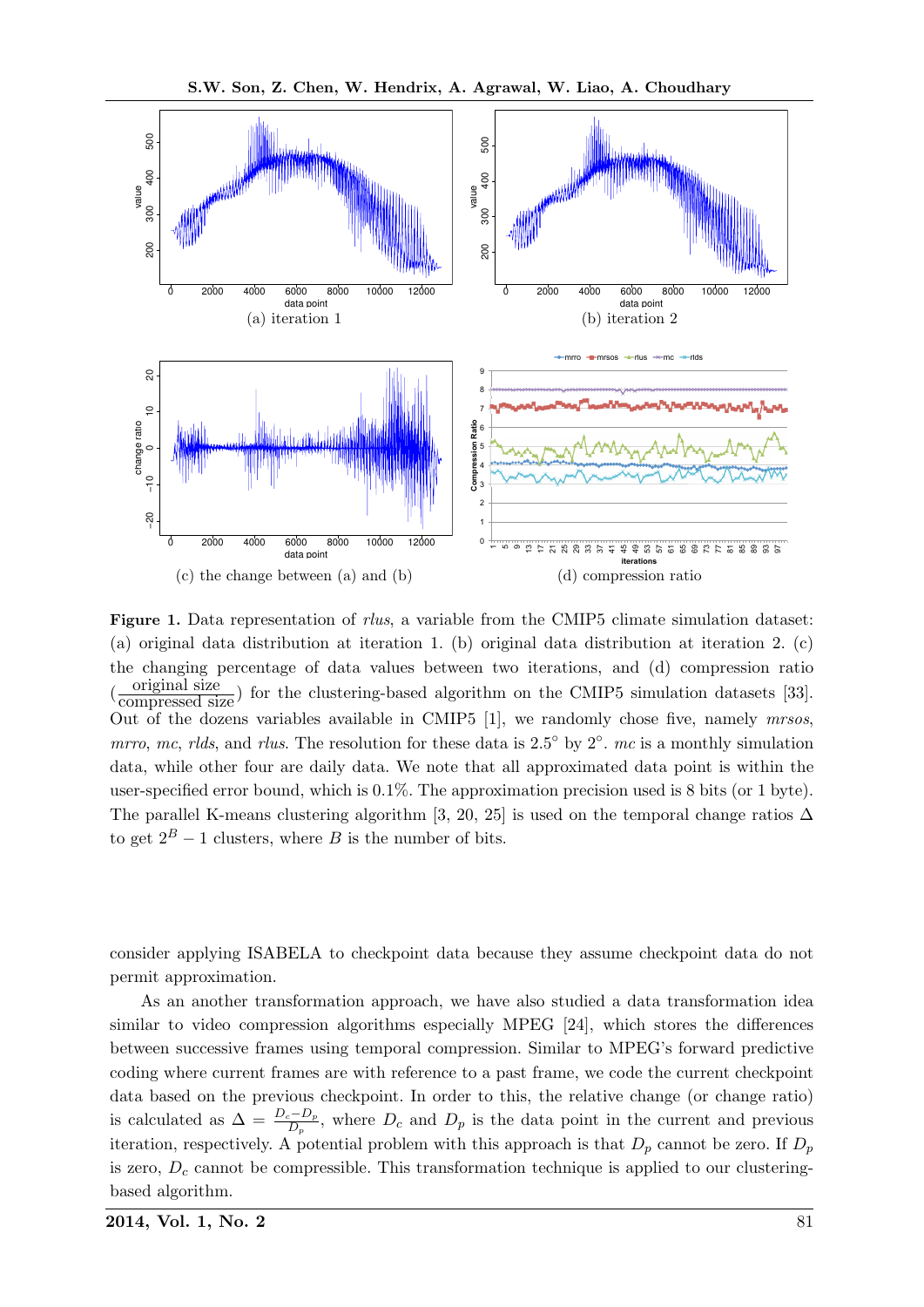#### 3.2. Approximation Algorithms

Several recent studies [4, 16, 23] have evaluated Samplify's APplication AXceleration (APAX) Encoder along with other lossy compression algorithms on scientific datasets, mostly climate dataset. The APAX algorithm encodes sequential blocks of input data elements with user-selected block size between 64 and 16,384. The signal monitor tracks the input dataset's center frequency. The attenuator multiplies each input sample by a floating-point value that, in fixed-rate mode, varies from block to block under the control of an adaptive control loop that converges to the user's target compression ratio. The redundancy remover generates derivatives of the attenuated data series and determines which of the derivatives encodes using the fewest bits. The bit packer encodes groups of 4 successive samples using a joint exponent encoder (JEE). JEE exploits the fact that block floating-point exponents are highly correlated, which is commonly observed in many lossless compress techniques [8, 19, 29, 30, 31].

fpzip quantizes the significant bits while leaving the values in their floating-point format. fizip fixes the quantization level to be a power of two, thereby effectively truncating (zeroing) a certain number of significant bits. Designed such, fpzip can be lossless if the quantization level is the same as the original data representation. ISABELA, on the other hand, applies the B-splines curve fitting (interpolation) to the sorted data. A B-splines curve is a sequence of piecewise lower order parametric curves joined together via knots. Specifically, they used the cubic B-splines for faster interpolation time and producing smooth curves [22].

The clustering-based approach, on the other hand, uses machine learning techniques once the change ratios for all data points are calculated. Once the change ratios of all data points have been calculated, using machine learning techniques, we first calculate the distributions of changes and then approximate them into an indexed space to achieve the goals of maximal data reduction. In our preliminary implementation, we use histogram for learning distribution of the change ratios obtained. Histogram is a popular method to learn the data distribution. For example, data shown in Figure 1(c) can be easily converted into a histogram. Histogram estimates the probability distribution by partitioning the data into discrete intervals or bins. The number of data points falling in a bin indicates the the frequency of the observations in that interval. Like other lossy compression algorithms, the clustering-based algorithms controls the precision of the approximation using  $B$  bits.  $B$  bits are used to store the index of a transformed data point. Since B bits can represent  $2^B$  different values and if the number of different change ratios in  $\Delta$ ,  $|\Delta D_i|$ , is larger than  $2^B$ , then some of  $\Delta$  must be grouped together and approximated by a representative ratio in the same group. We compute such approximation to fit all representative change ratios into a index table of size  $2^B$ .

While one can use rather simpler methods like equal-width or log-scale binning than the clustering-based binning, they may not perform well for cases where the distribution is highly irregular. One such example would be when there are several densely packed bins and those dense bins are spread unevenly. Neither the equal-width nor the log scheme is known to be capturing such an irregularity well. Data clustering is a technique to partition data into groups with a similarity (in terms of distance) while maximizing the difference among groups. Several prior studies [10, 21, 37] also have been used clustering techniques in compression, mostly for multimedia data (images, sounds, and videos). The idea behind those techniques based on the following characteristics on multimedia data. First, the data objects are highly similar from one time frame to another, that is, small temporal changes. Second, a certain amount of information loss is acceptable in their applications. Lastly, as described in [32], a substantial data reduction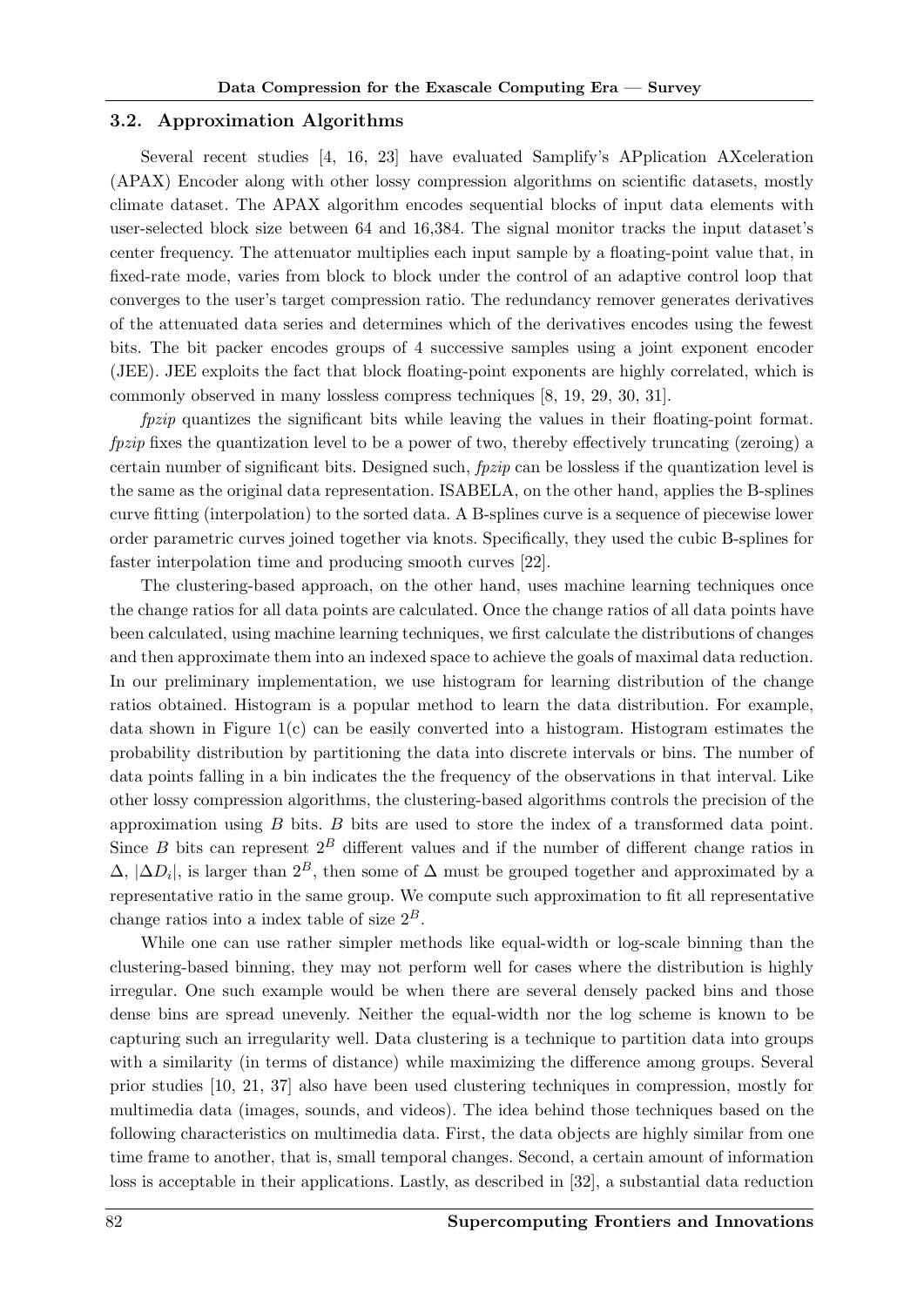is highly desired. In many senses, many scientific simulation runs exhibit very similar behaviors as the multimedia data. This is the reason why the cluster analysis technique achieves better binning results for irregularly distributed datasets.

#### 3.3. Error Bounding Methods

The main challenge when applying lossy compression is assessing its effect on simulation accuracy. Lossy compression is commonly used for multimedia data (photographs and videos) where errors need only to meet human perceptual requirements. Key-frames in videos periodically reset the error to zero. The scientific simulation codes solve time-dependent differential equations where errors may accumulate over time. The changes in the solution due to the use of compression may grow more rapidly if compression errors at one time step are strongly correlated with errors at the next time step. The changes due to the use of compression are thus likely to be functions of both the compression ratio and the error characteristics of the compression algorithm.

However, the fact that lossy compression may change simulation results is not necessarily a show-stopper. In many cases, a slight change in one simulation parameter also can change the simulation output. For example, scientists may choose a mesh resolution based on a trade-off between more accurate answers and the computational cost of the simulation. Computational scientists usually make these choices based on the desired accuracy of various physical quantities, not by comparing differences in per grid point basis like the mean square error between two simulations. For example, Laney et al. [23] have proposed to use the same integral physical quantities to assess the impact of compression.

ISABELA and fpzip bound errors using the accuracy metric that measures factors between the original and approximated values. For example, ISABELA uses Pearson correlation of ≥0.99, which implies that  $99\%$  of approximated data is within the error bound. Since this metric measures the strength and direction of the linear relationship between two, the error bound is relative, thus no absolute error guarantee outside the defined range. fpzip also allows the similar relative error bound because of its use of the non-uniform quantization [23].

In contrast to traditional lossy compression algorithms, the clustering-based scheme is designed to process data under the condition that the compressed data is guaranteed with a user-specified *absolute* error bound or a user tolerance error rate  $E$ . The value of  $E$  is usually determined based on the application domain knowledge. For each point in  $\Delta$ , if  $abs(\Delta) < E$ , the clustering-based algorithm uses 0 as its approximation value because it already meets the user tolerance error threshold. Otherwise, it uses the clustering algorithm to learn the distribution of  $\Delta$  and partitions the data in  $\Delta$  based on their similarity in order to meet the user tolerance error-bound  $E$ . The compression ratio shown in Figure 1(d) was obtained while the error rate and the approximation precision are fixed at 0.1% and 8 bits, respectively. In terms of the mean error rate, all variables show less than 0.025% of error rates, guaranteeing the user-specified error rate. Similar to the clustering-based algorithm, APAX also allows the absolute error to be bounded within each APAX block. Quantization is the only source of loss in APAX, which can be tunable by the user [23].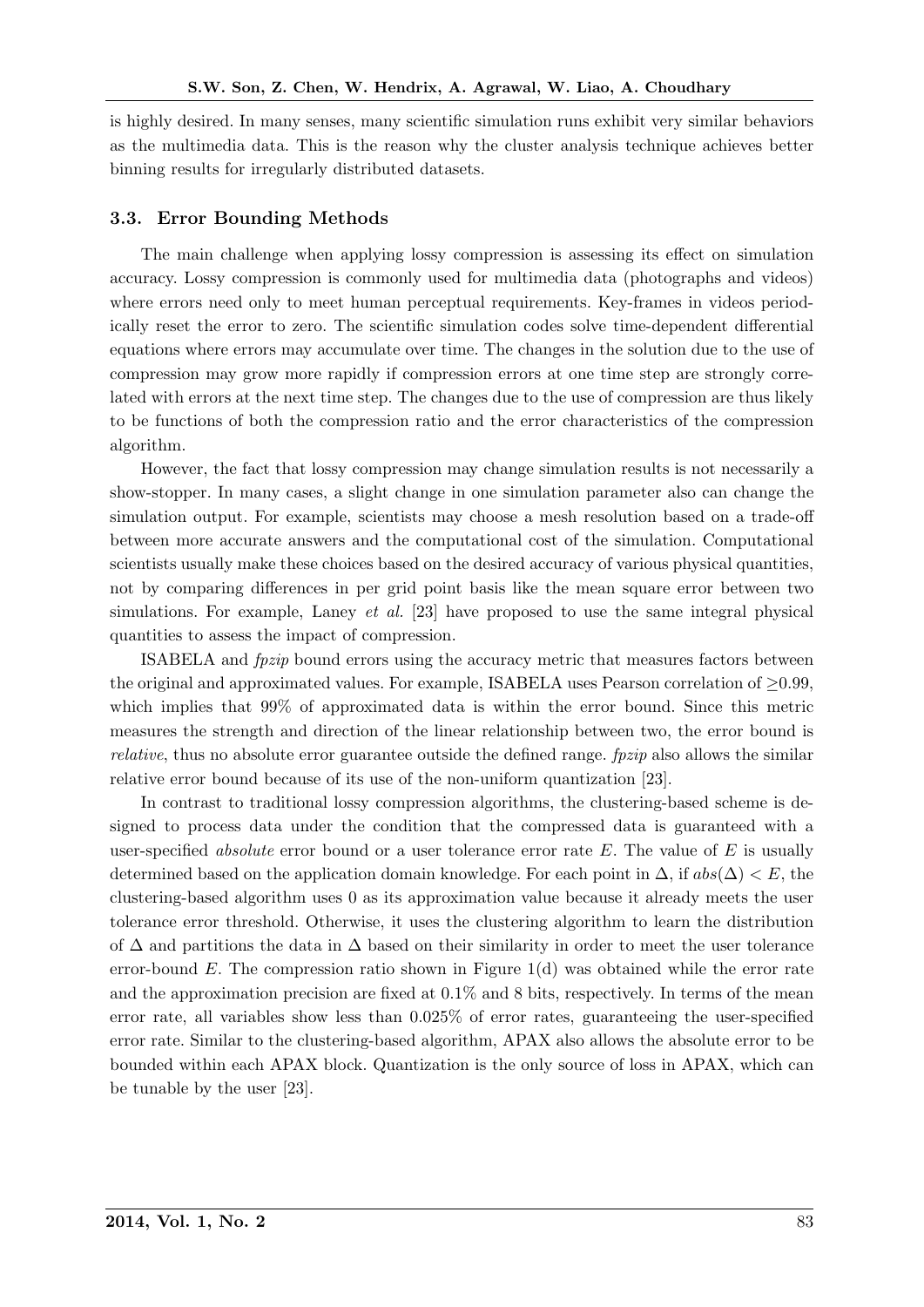#### 3.4. Tradeoffs Approximation Precision and Error Rate

One obvious advantage of using lossy compression techniques is that users can tradeoff between the approximation precision and compression ratio. In order to demonstrate this, we varied the number of precision bits to see how the clustering-based lossy compression algorithm performs in terms of compression ratio and error rate. In this set of experiments, we fix the user-defined tolerable error rate at 0.1%. As one can expect, increasing the approximation bits improved the compression ratio significantly. For instance, the compression ratio increases dramatically when the number of bits changed from 8 to 9 bits, 40% to 80% while the mean error rate is increased only by  $0.02\%$ . Furthermore, if the approximation precision is 10 bits, then all data points became compressible, resulting in compression ratio of 8x with the mean error rate less than 0.05%. Other approximation schemes like log-scale or equal-with binning achieved similar results on *rlds* and other variables.

Lossy compression algorithms can perform differently depending on the amount of information loss. For example, when we vary the user tolerable error rate from 0.1% (default error bound) to 0.5%, the average compression ratio by the clustering-based scheme increased from 2.1x up to 4.7x. The mean error rate is also increased from 0.02% to 0.12% as the user tolerable error rate is increased 5 times. We however note that they are still much smaller than the user tolerable error rate. For example, we could maintain the mean error rate of 0.1% even with the user tolerable error rate of 0.4%.

#### 3.5. Comparison

Table 2 gives a comparison of lossy compression algorithms described so far. Each scheme uses different transformation methods in order to increase compressibility, and then apply different approximation algorithms on those transformed data. As compared with Table 1, one can clearly see that lossy compression algorithms achieve much higher compression ratios; up to 8x depending on how compressible data is. Another important observation from Table 2 is that data transformation helps increase the compression ratio significantly. *fpzip* achieved only 1.29x of compression ratio because it uses only prediction mechanism based on data traversal without applying any transformation on the actual data. ISABELA and the clustering-based scheme achieved the highest compression ratio because both schemes first transform original data into a compression-friendly format.

We note that each data point (assuming 64-bit) in lossy compression algorithm is divided into two categories: compressible and incompressible. All the compressible data is represented as an approximation bit number (e.g., 8 bits) whereas the incompressible data is stored as the original bit number (i.e., 64-bit). Since the compressible portion is essentially represented as integer streams, we can further increase the compression ratio by applying one of existing lossless compression techniques like *zlib* [2],  $bzlip2$ , or LZO to the index data. As discussed in [22], indices, which are integer values, are easy to compress with standard lossless compressions, resulting in about 75%–90% of additional compression ratio.

While not extensively discussed in this paper, there are studies where data is encoded not at system-level but at application-level to tolerate faults. A recent study by Chen [9] describes an alternative technique, called Algorithm-Based Fault Tolerance (ABFT), that eschews traditional checkpointing techniques to incorporate error recovery into algorithmic design. Chen demonstrates essentially overhead-free recovery mechanisms for the Jacobi method and conju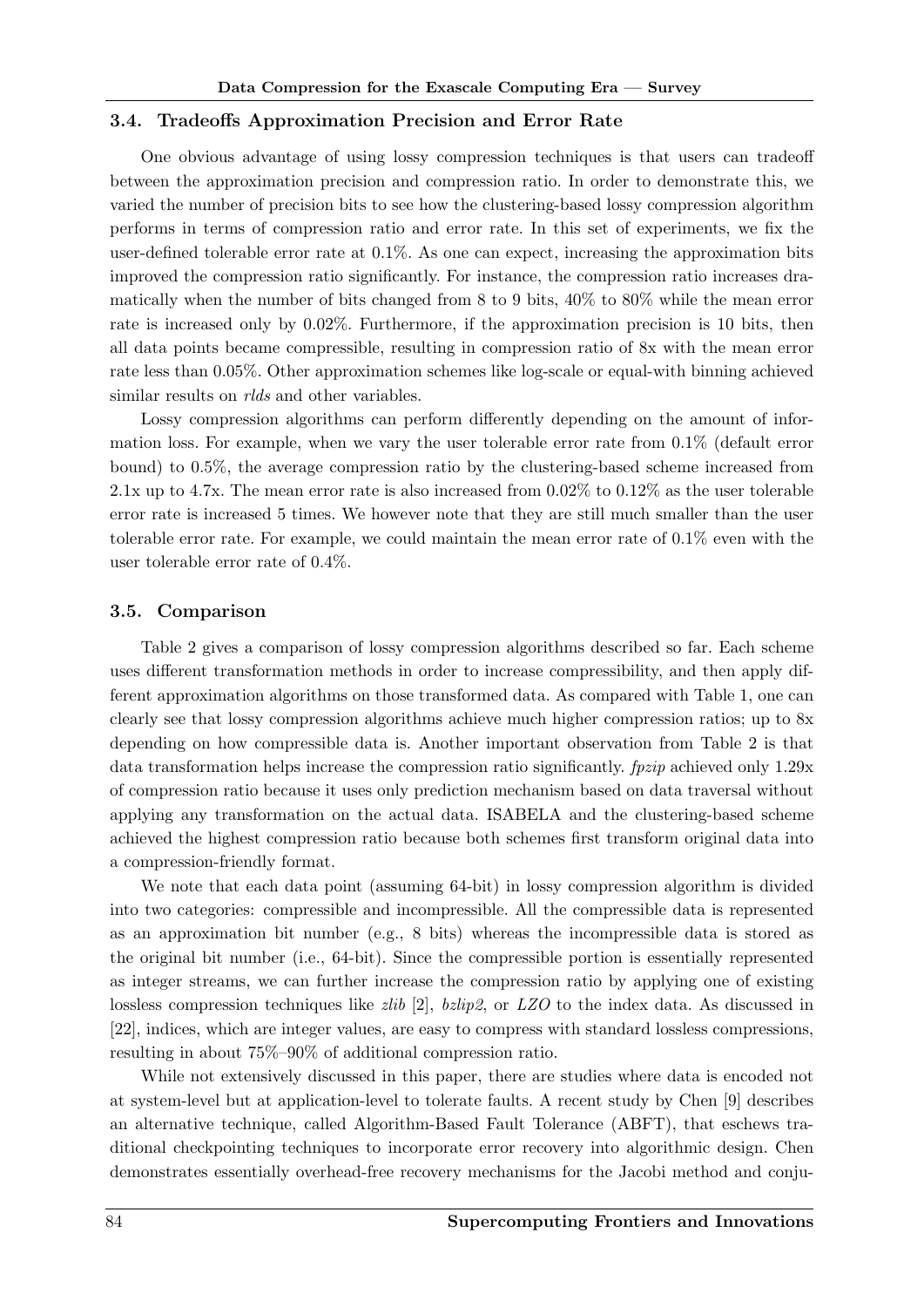gate gradient descent, algorithmic error recovery mechanisms are by necessity specific to the code being run. Moreover, they are potentially vulnerable to compound or cascading failures, which periodic checkpointing would help to alleviate, even in cases where such techniques are applicable.

| Scheme                  | Transformation<br>Applied                             | Approximation Algorithm                                                                                                                                                                                                                                                                                                                      | Compression<br>Ratio | Error<br>bound            |
|-------------------------|-------------------------------------------------------|----------------------------------------------------------------------------------------------------------------------------------------------------------------------------------------------------------------------------------------------------------------------------------------------------------------------------------------------|----------------------|---------------------------|
| ISABELA <sup>[22]</sup> | sorting                                               | apply B-spline on sorted data                                                                                                                                                                                                                                                                                                                | up to $5x$           | $>0.99$ of<br>correlation |
| fpzip $[26]$            | not used                                              | traverse data in a coherent order and then uses<br>the corresponding n-dimensional (where n is the<br>dimensionality of the data) Lorenzo predictor to<br>predict the subsequent values. It next maps the<br>predicted values and actual values to their integer<br>representations, and encodes the XORd' residual<br>between these values. | 1.29x                | relative                  |
| $APAX$ [30]             | not used                                              | encodes sequential blocks of input data elements<br>with user-selected block size between 64 and<br>16,384                                                                                                                                                                                                                                   | $1.33x \sim 4x$      | absolute                  |
| Clustering-<br>based    | change ratios<br>between<br>consecutive<br>iterations | approximate on change ratios; full checkpoint ini-<br>tially and when the error rate is close to user-<br>specified bound                                                                                                                                                                                                                    | $2.98x \sim 8x$      | ${<}0.1\%$<br>absolute    |

Table 2. Comparison of lossy compression schemes.

# 4. Conclusion

This paper argues that while the traditional checkpointing continues to be a crucial mechanism to tolerate system failures in many scientific applications, it is also becoming challenging in the exascale era mainly because of limited I/O scalability and associated energy cost. This paper describes several efforts to use lossless compression on checkpoint data to relieve such overheads and shows that they are limited because of inherent randomness in scientific datasets. This paper then describes several lossy compression algorithms that radically change how checkpoint data is stored with tunable error bounding mechanisms. Hence, we predict the lossy compression to be a promising way to reduce checkpoint overheads without compromising the quality of dataset that scientific simulation operates on.

For lossy compressions to be actually deployed in the exscale computing era, several future challenges remain. The first challenge would be reducing the memory requirements to perform in-situ compression. This is especially challenging because of two facts: (1) per-core memory is expected to continue to decrease in the exascle systems, and (2) transformation techniques to improve the effectiveness of compressions typically require extra memory, making memory a scarce resource. Second, given the amount of increasing data volumes and number of CPU cores, the compression should be performed in parallel. A couple of current parallel I/O libraries support data compression, but the compression is performed individually, in order words, compression is locally optimized without knowing what others do. Lastly, compression algorithms must take advantages of several emerging techniques to be used in future exascale systems such as SSD, PCRAM, etc., as they will significantly impact future memory hierarchy.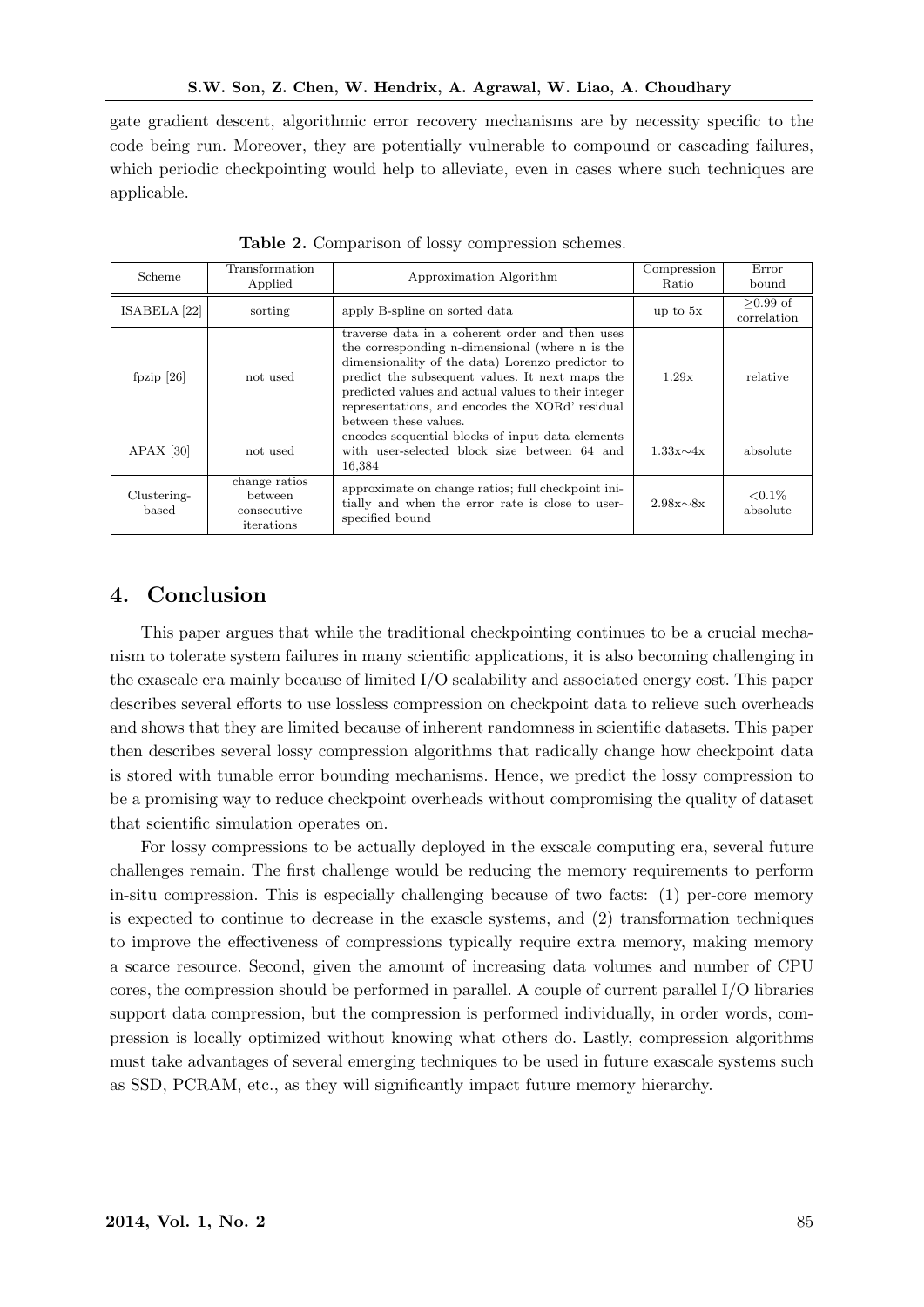## Acknowledgement

This work is supported in part by the following grants: NSF awards CCF-1029166 and OCI-1144061, and IIS-1343639; DOE awards DE-SC0005309, DESC0005340, and DESC0007456; AFOSR award FA9550-12-1-0458. This research used resources of the National Energy Research Scientific Computing Center, which is supported by the Office of Science of the U.S. Department of Energy under Contract No. DE-AC02-05CH11231.

# References

- 1. http://cmip-pcmdi.llnl.gov/cmip5/.
- 2. http://www.zlib.net/.
- 3. Ankit Agrawal, Mostofa Patwary, William Hendrix, Wei-keng Liao, and Alok Choudhary. High Performance Big Data Clustering, pages 192–211. IOS Press, 2013.
- 4. Allison H. Baker, Haiying Xu, John M. Dennis, Michael N. Levy, Doug Nychka, Sheri A. Mickelson, Jim Edwards, Mariana Vertenstein, and Al Wegener. A Methodology for Evaluating the Impact of Data Compression on Climate Simulation Data. In Proceedings of the ACM International Symposium on High-Performance Parallel and Distributed Computing, 2014. DOI: 10.1145/2600212.2600217.
- 5. Leonardo Arturo Bautista-Gomez and Franck Cappello. Improving Floating Point Compression through Binary Masks. In Proceedings of the IEEE International Conference on Big Data, pages 326–331, 2013. DOI: 10.1109/BigData.2013.6691591.
- 6. Tekin Bicer, Jian Yin, David Chiu, Gagan Agrawal, and Karen Schuchardt. Integrating Online Compression to Accelerate Large-Scale Data Analytics Applications. In Proceedings of the IEEE 27th International Symposium on Parallel Distributed Processing, pages 1205– 1216, May 2013. DOI: 10.1109/IPDPS.2013.81.
- 7. Simona Boboila, Youngjae Kim, Sudharshan S. Vazhkudai, Peter Desnoyers, and Galen M. Shipman. Active Flash: Out-of-core Data Analytics on Flash Storage. In Proceedings of the 28th Symposium on Mass Storage Systems and Technologies, pages 1–12, 2012. DOI: 10.1109/MSST.2012.6232366.
- 8. Martin Burtscher and Paruj Ratanaworabhan. FPC: A High-Speed Compressor for Double-Precision Floating-Point Data. IEEE Trans. Computers, 58(1):18–31, 2009. DOI: 10.1109/ TC.2008.131.
- 9. Zizhong Chen. Algorithm-based Recovery for Iterative Methods Without Checkpointing. In Proceedings of the International Symposium on High Performance Distributed Computing, pages 73–84, 2011. DOI: 10.1145/1996130.1996142.
- 10. C.-H. Chou, M.-C. Su, and E. Lai. A New Cluster Validity Measure and Its Application to Image Compression. Pattern Anal. Appl., 7(2):205–220, July 2004. DOI: 10.1007/ s10044-004-0218-1.
- 11. Jin J. Chou and Les A. Piegl. Data Reduction Using Cubic Rational B-splines. IEEE Computer Graphics and Applications, 12(3):60–68, May 1992. DOI: 10.1109/38.135914.
- 12. Thomas M. Cover and Joy Thomas. Elements of Information Theory. Wiley, 1991.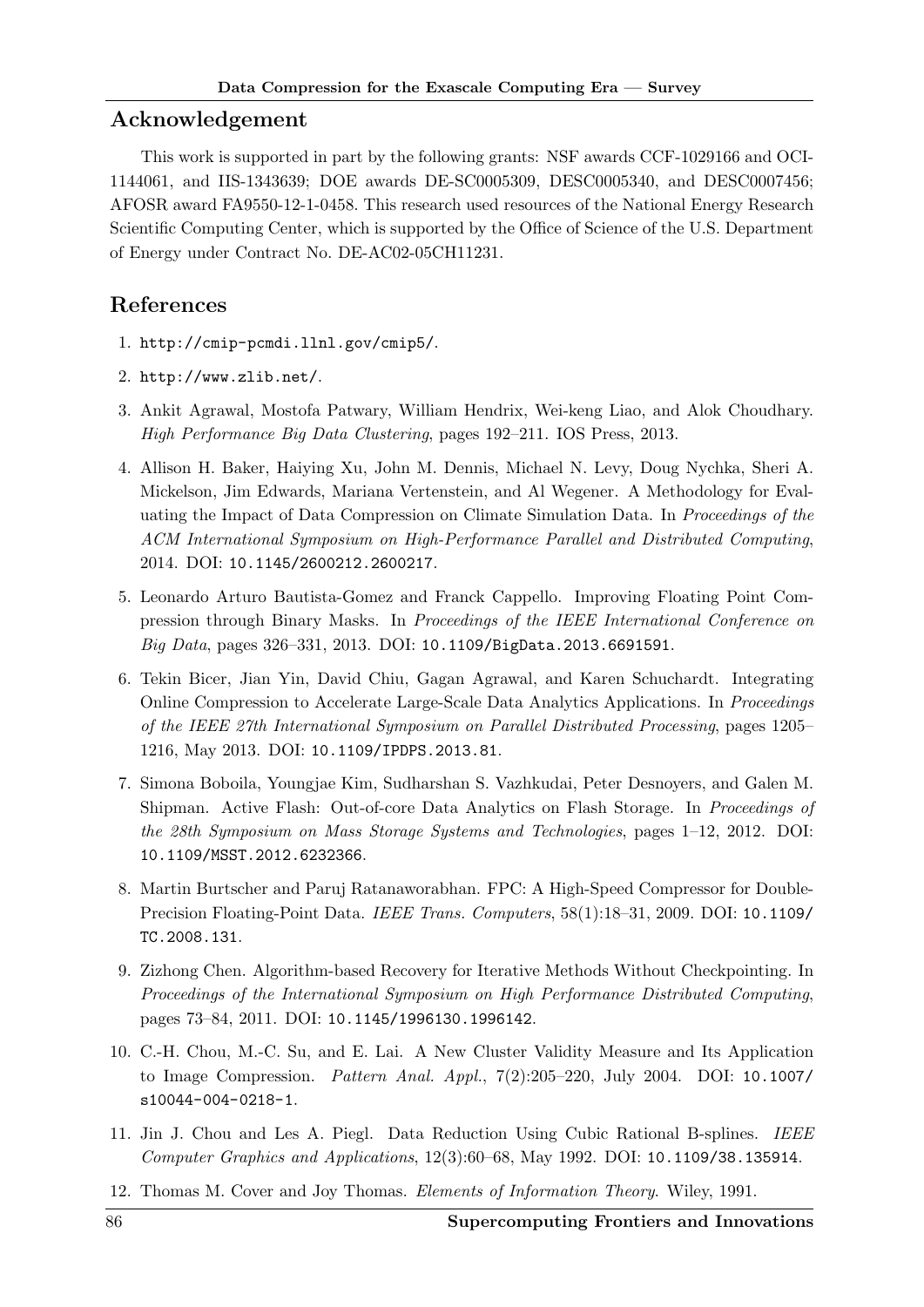- 13. David Donofrio, Leonid Oliker, John Shalf, Michael F. Wehner, Chris Rowen, Jens Krueger, Shoaib Kamil, and Marghoob Mohiyuddin. Energy-Efficient Computing for Extreme-Scale Science. IEEE Computer, 42(11):62–71, 2009. DOI: 10.1109/MC.2009.353.
- 14. Jason Duell. The Design and Implementation of Berkeley Labs linux Checkpoint/Restart. Technical report, Lawrence Berkeley National Laboratory, 2003.
- 15. Michael Frazier. An Introduction to Wavelets through Linear Algebra. Undergraduate texts in mathematics. Springer, 1999.
- 16. Nathanael Hübbe, Al Wegener, JulianMartin Kunkel, Yi Ling, and Thomas Ludwig. Evaluating Lossy Compression on Climate Data. In JulianMartin Kunkel, Thomas Ludwig, and HansWerner Meuer, editors, *Proceedings of the International Conference on High Per*formance Computing, Networking, Storage and Analysis, volume 7905 of Lecture Notes in Computer Science, pages 343–356, 2013.
- 17. Dewan Ibtesham, Dorian C Arnold, Patrick G Bridges, Kurt B Ferreira, and Ron Brightwell. On the Viability of Compression for Reducing the Overheads of Checkpoint/Restart-Based Fault Tolerance. In Proceedings of the International Conference on Parallel Processing, pages 148–157, 2012. DOI: 10.1109/ICPP.2012.45.
- 18. Tanzima Zerin Islam, Kathryn Mohror, Saurabh Bagchi, Adam Moody, Bronis R. de Supinski, and Rudolf Eigenmann. McrEngine: A Scalable Checkpointing System Using Dataaware Aggregation and Compression. In Proceedings of the International Conference on High Performance Computing, Networking, Storage and Analysis, pages 17:1–17:11, 2012.
- 19. John Jenkins, Isha Arkatkar, Sriram Lakshminarasimhan, David A. Boyuka II, Eric R. Schendel, Neil Shah, Stéphane Ethier, Choong-Seock Chang, Jackie Chen, Hemanth Kolla, Scott Klasky, Robert B. Ross, and Nagiza F. Samatova. ALACRITY: Analytics-Driven Lossless Data Compression for Rapid In-Situ Indexing, Storing, and Querying. Transactions on Large-Scale Data- and Knowledge-Centered Systems X - Special Issue on Database- and Expert-Systems Applications, 10:95–114, 2013. DOI: 10.1007/978-3-642-41221-9\_4.
- 20. Ruoming Jin, Anjan Goswami, and Gagan Agrawal. Fast and Exact Out-of-core and Distributed K-means Clustering. Knowl. Inf. Syst., 10(1):17–40, 2006. DOI: 10.1007/ s10115-005-0210-0.
- 21. Nicolaos B. Karayiannis and Pin-I Pai. Fuzzy Vector Quantization Algorithms and Their Application In image Compression. IEEE Transactions on Image Processing, 4:1193–1201, 1995. DOI: 10.1109/83.413164.
- 22. Sriram Lakshminarasimhan, Neil Shah, Stephane Ethier, Scott Klasky, Rob Latham, Rob Ross, and Nagiza F. Samatova. Compressing the Incompressible with ISABELA: In-situ Reduction of Spatio-temporal Data. In Proceedings of the 17th International Conference on Parallel Processing, pages 366–379, 2011. DOI: 10.1007/978-3-642-23400-2\_34.
- 23. Daniel Laney, Steven Langer, Christopher Weber, Peter Lindstrom, and Al Wegener. Assessing the Effects of Data Compression in Simulations Using Physically Motivated Metrics. In Proceedings of the International Conference on High Performance Computing, Networking, Storage and Analysis, pages 76:1–76:12, 2013. DOI: 10.1145/2503210.2503283.
- 24. Didier Le Gall. MPEG: A Video Compression Standard for Multimedia Applications. Commun.  $ACM$ , 34(4):46–58, April 1991. DOI: 10.1145/103085.103090.